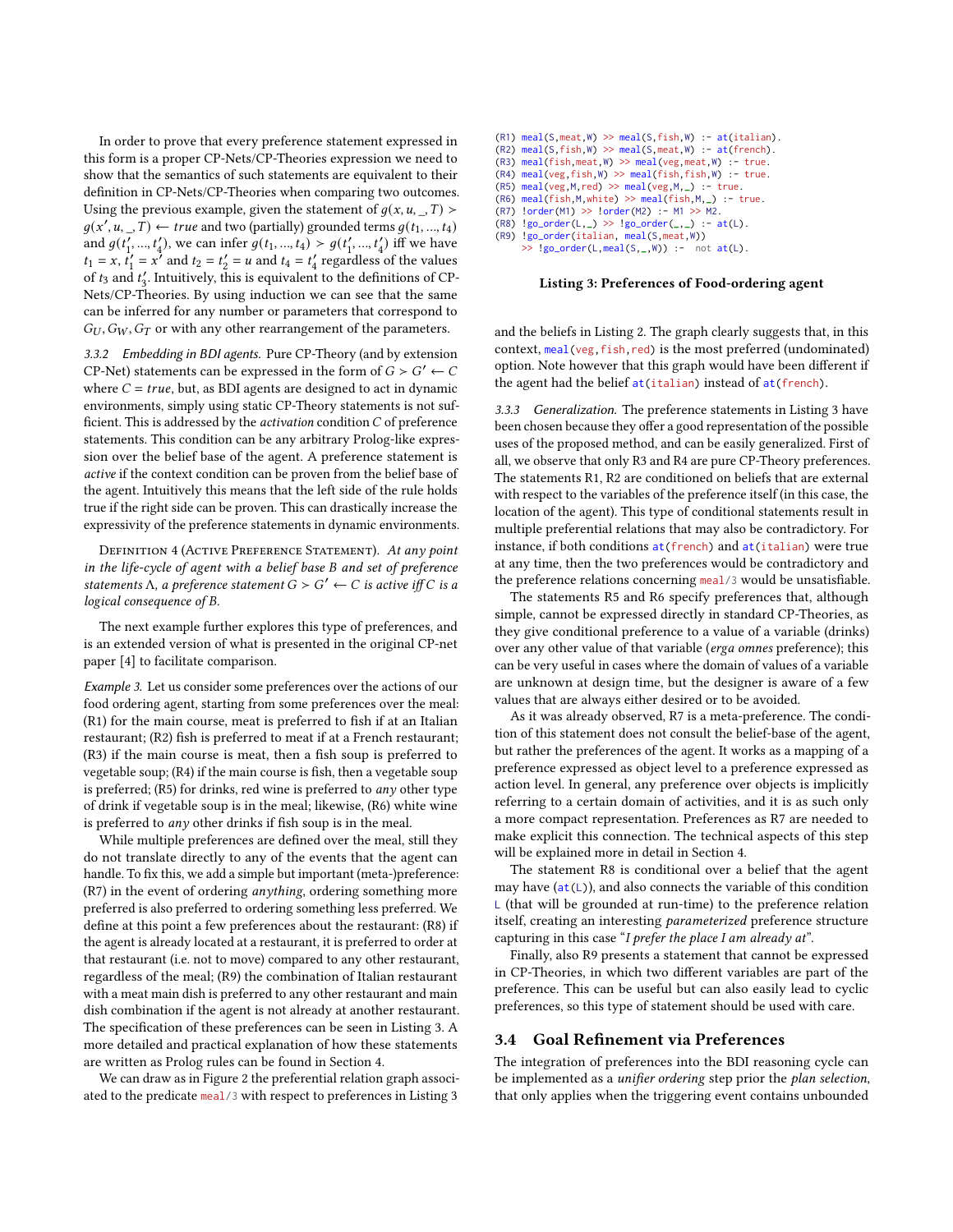

Figure 2: Preference Structure of the Agent over **meal/3**

variables. To achieve this, when the agent selects a partially unbounded event  $\epsilon$ , first it needs to find all the relevant unifiers by consulting the plan library, and then find all the applicable unifiers by consulting the belief base. Afterwards, the agent can create a partial ordering between the applicable unifiers.

To extend the definition of Section 3.3 to unifiers, assuming  $\epsilon$ is a partially unbound event and  $(\sigma\delta)$ ,  $(\sigma\delta)'$  are two applicable unifiers for  $\epsilon$ , we say  $(\sigma \delta) > (\sigma \delta)'$  satisfies a preference statement  $G > G'$  ← *C* if  $ε(σδ)$  can be unified with *G* and  $ε(σδ)'$  can be unified with  $G'$ . Given  $\Lambda$ , a set of acyclic preference statements in this form, we say  $\Lambda$  is satisfied by a preference ordering  $>$  iff  $>$  satisfies each of the active (i.e.  $C$  is entailed by the belief base) conditional preferences expressed in Λ. Then,  $\Lambda \models (\sigma \delta) > (\sigma \delta)'$ iff  $(σδ) > (σδ)'$  holds in every preference ordering that satisfies Λ. We can then say  $(\sigma\delta)$  is consistently orderable or weakly preferred to  $(σδ)'$  iff  $Λ \not\models (σδ)' > (σδ)$ . We can now define the *undominated* or most preferred unifier:

DEFINITION 5 (MOST PREFERRED UNIFIER). A unifier  $(\sigma \delta)$  is referred to as an undominated or most preferred unifier for an event  $\epsilon$  iff  $\sigma\delta$  is an applicable unifier for  $\epsilon$  and for every other applicable unifier  $(\sigma \delta)'$  we have  $\Lambda \not\models (\sigma \delta)' > (\sigma \delta)$ .

Surprisingly, with this definition, finding the most preferred unifier is simple in a Prolog program as it matches well with how Prolog engines work. Normally in a Prolog program it is not easy to query if a fact holds with respect to every rule concerning that fact, but if a query about a fact fails, this means that all the rules about that fact have failed, i.e. that the fact cannot be proven (by refutation, a contradiction cannot be found). Thus, to find if a unifer  $(\sigma \delta)$  is the most preferred one for an event  $\epsilon$ , it is enough to ask if, for every other unifier  $(\sigma \delta)'$ , the query  $(\sigma \delta)' > (\sigma \delta)$  fails. Intuitively, running this query for every unifier of  $\epsilon$  will result in finding the most preferred unifier. More details on the implementation of this algorithm is presented in Section 4.

For simplicity, it is assumed that the agent uses the plan selection function typical in BDI frameworks, i.e. selecting the first applicable unifier for each event. This assumption means that the agent always uses an undominated or most preferred unifier to ground the variables of a (partially) abstract goal if this unifier exists, or reverts to the default behavior of selecting the first applicable unifier in case of inconsistencies with preferences that may result in situations that no unifier is the most preferred.

Example 4. Consider again the agent script given in Example 1, with the beliefs of Example 2, and with the preferences of Example 3. Assume that this agent receives an abstract event !go\_order(L,M). Then, as in Example 2, two applicable unifiers will be created. P1 will be applicable with the unifier {Loc/italian, Meal/M} and P2 with the unifier {Loc/french, Meal/M}. Because the agent has the belief at(french), we can see that the relation:

!go\_order(italian,M) >> !go\_order(french,M)

cannot be proven from the preferences (R8 and R9 cannot conclude it) but the relation:

!go\_order(french,M) >> !go\_order(italian,M)

can be proven to be true (based on R8), so {Loc/french, Meal/M} is the single most preferred unifier, and P2 will be selected as this is the only plan applicable with this unifier. Next, when the sub-goal !order(Meal) is being considered, there are 8 applicable unifiers for plan P3, assuming the at(french) belief still stands, and based on the given preference rules, the ordering in Fig. 2 will apply, and then the most preferred unifier will be {S/veg, M/fish, W/red}. This means that the abstract goal will be refined to !order(meal(veg,fish,red)) and consequently plan selection will instantiate the plan associated to it (P3).

Example 5. To show how partially abstract goals would be grounded with this method, consider the same agent as before, with the same set of preferences and beliefs, except that this time the agent has the belief  $at(home)$  instead of  $at(french)$ , and the agent receives an event with ordering a meal with meat as the main course:

!go\_order(L,meal(S,meat,W)).

This time plan P2 will be applicable with two unifiers:

{Loc/italian, Meal/meal(S,meat,W)} {Loc/french, Meal/meal(S,meat,W)}

because the agent has the belief at(home), the statement R8 is not active for any of the unifiers and based on the the statement R9, the Italian restaurant is preferred to any other restaurant as long as there is meat main course, so again while the relation:

!go\_order(italian,meal(S,meat,W)) >> !go\_order(french,meal(S,meat,W))

can be proven (based on R9), but the relation:

!go\_order(french,meal(S,meat,W)) >> !go\_order(italian,meal(S,meat,W))

cannot be proven from the preference statements (R8 and R9 cannot conclude it), so the first unifier will be the most preferred one and then P2 is selected with it. Next, assuming the move\_to action works correctly, the belief at (home) will be retracted, at (italian) will be added to the belief-base, and the sub-goal !order(meal(S,meat,W)) will be adopted. At this point (see the example in [4]), based on the preference statements and agent's beliefs, the most preferred unifier will be {S/fish, M/meat, W/white}, meaning the goal will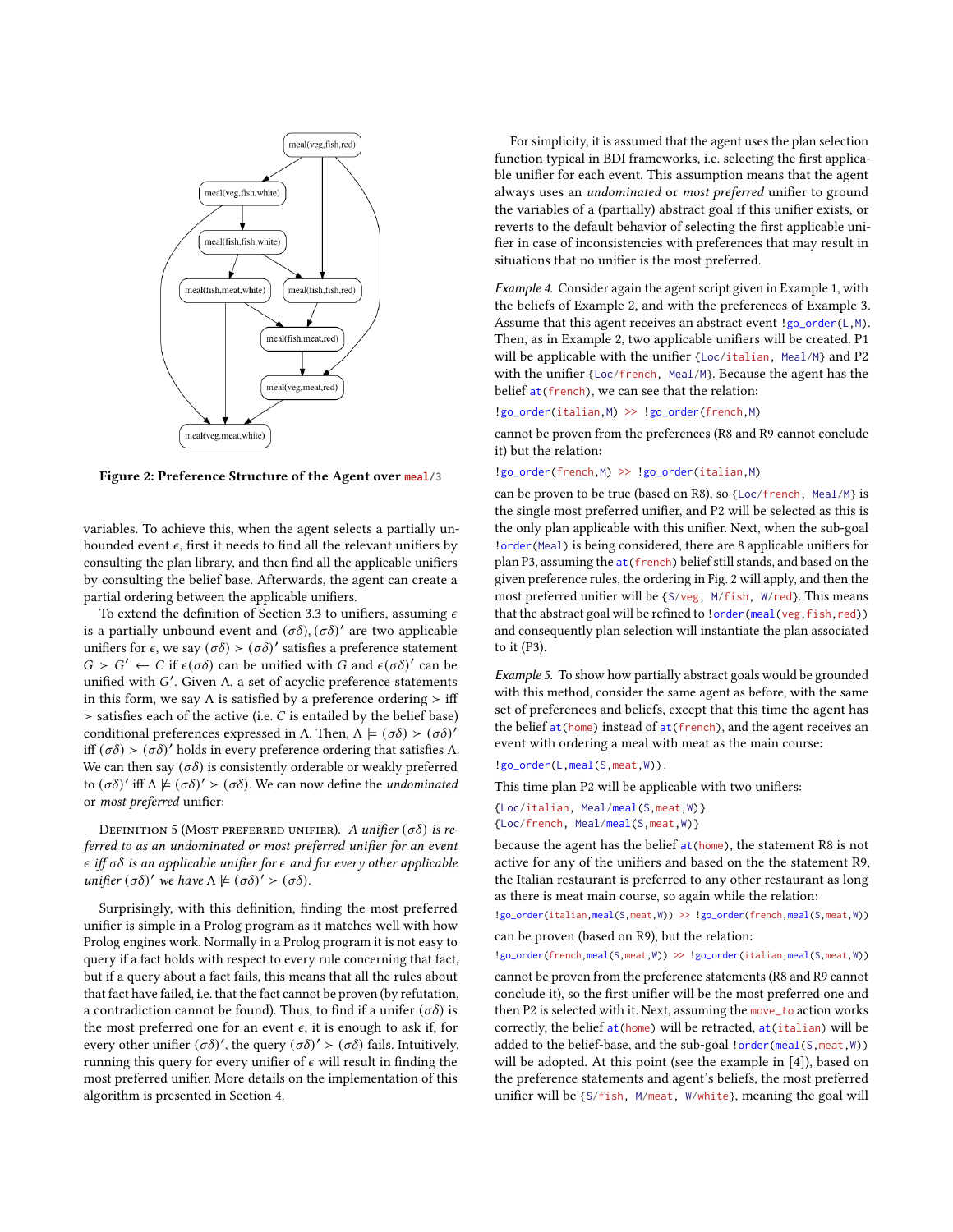be refined to !order(meal(fish,meat,white)), and then the plan for this goal (P3) will be instantiated by the plan selection.

An interesting point in this example is the interaction between preference statements R1 and R9. In normal CP-Nets, these two statements make the network cyclic: the preference over main dish is dependent on the location (R1), and the preference over the location depends on the main dish (R9). But in this work such preferences can be defined for two reasons: (1) framing: the two preferences, although being about the same variables, are defined in two different frames of choice; and (2) context: as the agent resides and acts in a dynamic environment, it perceives changes and modifies its beliefs, which in turn modifies the agent's preferences, e.g. while the agent has the belief at (home), R1 and R2 are not active, and so they are not part of unifier selection process.

# 4 IMPLEMENTATION

This section presents a practical implementation of the transformation method from CP-Theory logic to Prolog logic proposed in Section 3.3.1.

Preference operator. First, we need to express a preference statement  $G1$  ≻  $G2$  ← C, where  $G1, G2$  are partially grounded terms with the same functor and arity. The mapping from CP-Theory statements to this statement is presented in Section 3.3.1. This binary operator ≻ will be introduced both into the syntax of the agent programming language and as a binary predicate into the belief base of the agent. In the syntax, the operator  $>$  will be denoted as  $\gg$  making a relation such as  $G1 > G2$  to be written as  $G1 \gg G2$ . To write full contextually conditioned statements as  $G1 > G2 \leftarrow C$ , we can utilize the Prolog inference rules. The former preference statement can then be written as G1 >> G2 :- C.

Applicability. Next, as the method is implemented by utilizing the belief-base of the agent, a modification is needed to allow preference statements about different types of goals to be part of the belief base, as e.g. in the R8 statement from Listing 3. To do this, a supplementary predicate  $appliedble/2$  is introduced. When a preference statement  $G1 > G2 \leftarrow C$  is defined where  $G1$  and  $G2$  are triggering events e.g. achievement goal (! $G$ ), test goal (? $G$ ), the preference statement is transformed at compile/interpretation time to:

$$
applicable(t, G1) > applicable(t, G2) \leftarrow C
$$

where  $t$  is a predefined atom describing the type of the event, e.g: the preference statement R8 in Listing 3 will be rewitten as:

```
applicable(achievement,go_order(L,_))
```

```
>> applicable(achievement,go_order(_,_))
```

```
: -at(L).
```
As this is a normal Prolog rule, it can be simply added to the belief base of the agent. Then, preference relations can be queried from any context, as e.g. the (meta-)preference R7 in Listing 3, in which a preference relation is used as the condition of another preference, or, more importantly, to exploit Prolog queries to find the most preferred unifier for abstract events.

Optimality. Next, the algorithm should be implemented for finding an optimal outcome, that is, the most preferred unifier(s) for a partially abstract term. The algorithms originally introduced for CP-Nets and CP-Theories generate an optimal outcome by sweeping

through the network from top to bottom (i.e., from ancestors to descendants) setting each variable to its most preferred value given the instantiation of its parents. While these algorithms are efficient and intuitive, they are not applicable for the transformed Prolog-like rules. Unlike CP-Nets and CP-Theories, the preferential structure of an agent is not static because of the presence of extra-contextual conditions; also, with the new form of statements, the parent-child relation of the variables is not explicit anymore. For these reasons, new algorithms are needed that do not rely on the hierarchy of the variables but instead utilize the backtracking feature of Prolog.

Referring at the definition 5, given a set of preference statements as Prolog rules in a belief base B, to prove that a unifier  $(\sigma \delta)$  is the most preferred unifier for a partially unbound term (or event)  $\epsilon$ , it is sufficient to prove that for every other unifier  $(\sigma \delta)'$  of that term, the relation  $\epsilon(\sigma\delta)' > \epsilon(\sigma\delta)$  is not a logical consequence of *B*. Intuitively, with the semantics of Prolog, this means that this relation could not be concluded from any of the preference statements of  $B$ . With this, a simple algorithm that can find the most preferred (or undominated) unifier(s) for a partially unbound term is a backtracking search that goes through every possible (partial) grounding of that term to find one where there is no other (partial) grounding of that term which is more preferred to it. Such algorithm can be implemented by adding this Prolog rule to the agent's belief base:

#### most\_prefered(G) :-

## $copy\_term(G,G2)$ , G,  $forall(G2,((G2 \gg G)\rightarrow fail; true))$ .

The copy\_term/2 is a standard predicate in many Prolog implementations that unifies G2 with a copy of G in which all variables are replaced by new variables. When this rule is queried with a partially unbound term G, first a copy of G is created as G2, then the term G itself is called, starting a backtracking search over all possible groundings of G, and then forall/2 predicate starts a nested loop over all groundings of G2 and fails if it can find a grounding of G2 that  $(G2 \gg G)$ , otherwise if no such G2 is found it returns true meaning the current grounding of G is the most preferred one. For the incremental derivation of Prolog, if there is more than one most preferred (undominated) grounding, asking for more answers will return them. Finally, to make this algorithm work we need to add:  $T \gg T$  :- !, fail. specifying that a term cannot be preferred to itself. With these rules added to the belief base, given a partially unbound term, we can run queries to find the most preferred unifier for that term. If we consider the example agent, querying the belief base with the term most\_preferred(meal(S,M,W)) will give the result in one answer with the unifier {S/veg, M/fish, W/red}.

Embedding in the decision-making cycle. Now that the belief base can answer queries about the most preferred unifier for a term, the next step is to allow the agent's reasoning engine to ask queries about the most preferred unifier for an event. To do this, the  $applicable/2$ predicate that was defined before is used again. At compile/interpretation time, for each plan of the form  $e : C \Rightarrow H$  a Prolog rule is added to the belief base of the agent in the form of:

## $applicable(t, G) \leftarrow C$

where  $t$  is an atom that represents the type of the event  $e$  and  $G$  is the term associated with  $e$ . As an example, the rule for plan P1 is: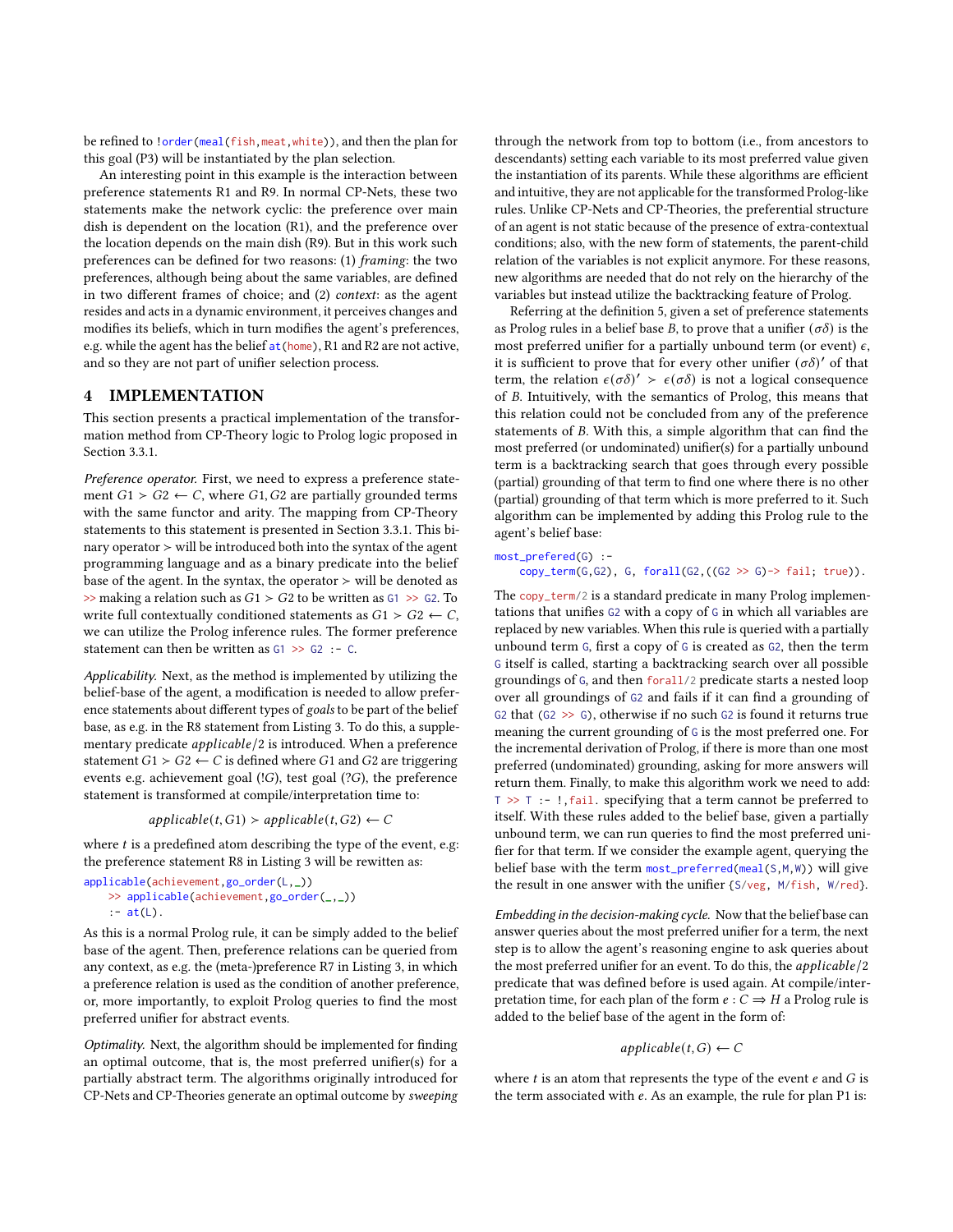#### applicable(achievement,go\_eat(L,M)) : restaurant(L) & not at(L)

Intuitively, at any moment in run-time, by querying this predicate, we can retrieve all possible applicable groundings of an event that can be concluded from the plan library and the belief base. For instance, by querying the term applicable(achievement, go\_eat(L,M)) on the belief base of an agent with the beliefs, plans and preferences described in Section 3, the agent obtains two answers: {L/italian, M/M} and {L/french, M/M}. Then, by using this predicate with combination of most\_preferred/2, the agent can find the most preferred applicable unifier for an event. This is possible because the preference statements about events were already transformed with the applicable predicate. Considering our running example, by querying the term:

# most\_preferred(applicable(achievement,go\_eat(L,M)))

only one answer {L/french, M/M} will be returned. At this point, we need to embed the goal refinement step into the agent reasoning cycle. After the event selection step, if the selected event  $\epsilon$  contains free variables, then the most preferred unifier(s) should be found for this event by querying the belief base of the agent with the aforementioned method, and the resulting answer(s) are sent to the plan selection function.

Complexity. The algorithmic complexity of this approach is comparable to the original algorithms of CP-Nets. Considering a CP-Net with  $n$  number of preference statements, the complexity of comparing two outcomes is  $o(n)$  [4, Theorem 5], then, if there are  $m$  outcomes the complexity of finding the ordering between all outcomes is  $o(n \times m^2)$  [4, Theorem 6]. In this work, to compare two outcomes (groundings), every preference statement should be tested which give the same complexity of  $o(n)$ , also, the core of the method is the predicate most\_preferred/1, and this rule has two nested backtracking loops over the possible groundings of the input term. In the worst case scenario, each two groundings of a term should be queried with all the preference statements associated to that rule. Then, for a term  $T$ , if the there are  $m$  possible groundings at any time, and there are  $n$  preference statements over  $T$ , then, in the worst case scenario, the time complexity of finding the most preferred unifier will be  $o(n \times m^2)$  which is the same polynomial complexity of CP-Nets.

## 5 DISCUSSION AND CONCLUSION

This paper contributes to recent efforts to integrate preferences into BDI agents. Despite the 'D' in the acronym, desires play a limited role in contemporary BDI agent platforms, as they are generally conflated to goals (procedural or declarative). This paper showed that by interacting adequately with the belief base and plan library of the agent, abstract goals can be refined, taking into considerations the agent's preferences. Stated differently, preferences act here as background desires modifying/impacting goals, playing the role in turn of contingent desires. (Note that in general the literature suggests that preferences are derived from desires [18]; for our purposes, however, we discovered that the two can be seen as filling the same functional niche.)

Although this work illustrated the use of preferences focusing on a single agent and on goal refinement, preference statements can be relevant in other contexts too. For instance, MAS frameworks allow

agents to communicate and transmit their beliefs to each other. Leveraging the present proposal, because preference statements are implemented as beliefs, agents can directly communicate their preferences to other agents. This can be very useful e.g. in social simulation or social learning contexts, where the agents may need to decide to act (or not to act) depending on both their own and other agents' preferences. Another interesting use-case for this approach could be the implementation of normative agents, utilizing preference both to capture personal and societal norms (see the use of CP-nets for deontic logic in [17]).

Preference statements introduced in this work are in a form processable in Prolog logic programs. We have shown that a subset of this form can be used to express pure CP-Theory preferences. However, this new form can also be used to express contextually conditioned and parameterized preferences, resulting in much more flexibility than pure CP-Theories. Consider for instance the statement R8 in Example 3: "I prefer the place I am already at"; that depends completely on the state of the agent in the environment and, if the environment is unknown and unpredictable, so will be the preference statement. Also, unlike CP-Theories that are fully qualitative, with the proposed form quantitative preferences can be expressed by using arbitrary arithmetic equations in the context condition of preferences; e.g: consider a statement "I prefer a cheaper restaurant to a more expensive one" that can easily be expressed in this form with an arithmetic comparison as the condition of the statement. Finally, one of the main requirement behind this work is accessible usability. The transformation method from CP-Theory preference statements to Prolog-like programs has been conceived to enable its use almost directly with AgentSpeak(L)-like frameworks [1, 3, 11, 20]. Indeed, no extra reasoning component is introduced, all the preference reasoning and algorithms required for goal refinement is done through beliefs and inferential rules. Furthermore, unlike many of the works that embed preferences into BDI frameworks, e.g. [8, 19, 22, 26, 27], this approach does not require any extra annotation of the agent's script with information about effects of plans or actions and thus makes it more accessible for the designer.

A concrete Prolog implementation of ordering queries of CP-Nets/CP-Theories was presented, and a working proof of concept for this approach is publicly available $^2$ . Analyzing its complexity, we showed that the proposed algorithm run in polynomial time. Such worst-case scenario could be however reduced by optimizing the relative positions of preferential rules and groundings in the belief base, for instance by exploiting statistical information concerning their applicability or relevance for the decision-making cycle.

## ACKNOWLEDGMENTS

The work as presented in this paper has been done as part of the Dutch Research project Data Logistics for Logistics Data (DL4LD), supported by the Dutch Organisation for Scientific Research (NWO), the Dutch Institute for Advanced Logistics TKI Dinalog (http:// www.dinalog.nl/) and the Dutch Commit-to-Data initiative (http: //www.dutchdigitaldelta.nl/big-data/over-commit2data) (grant no: 628.009.001).

<sup>2</sup>https://github.com/uva-cci/aamas2022-preferences-poc